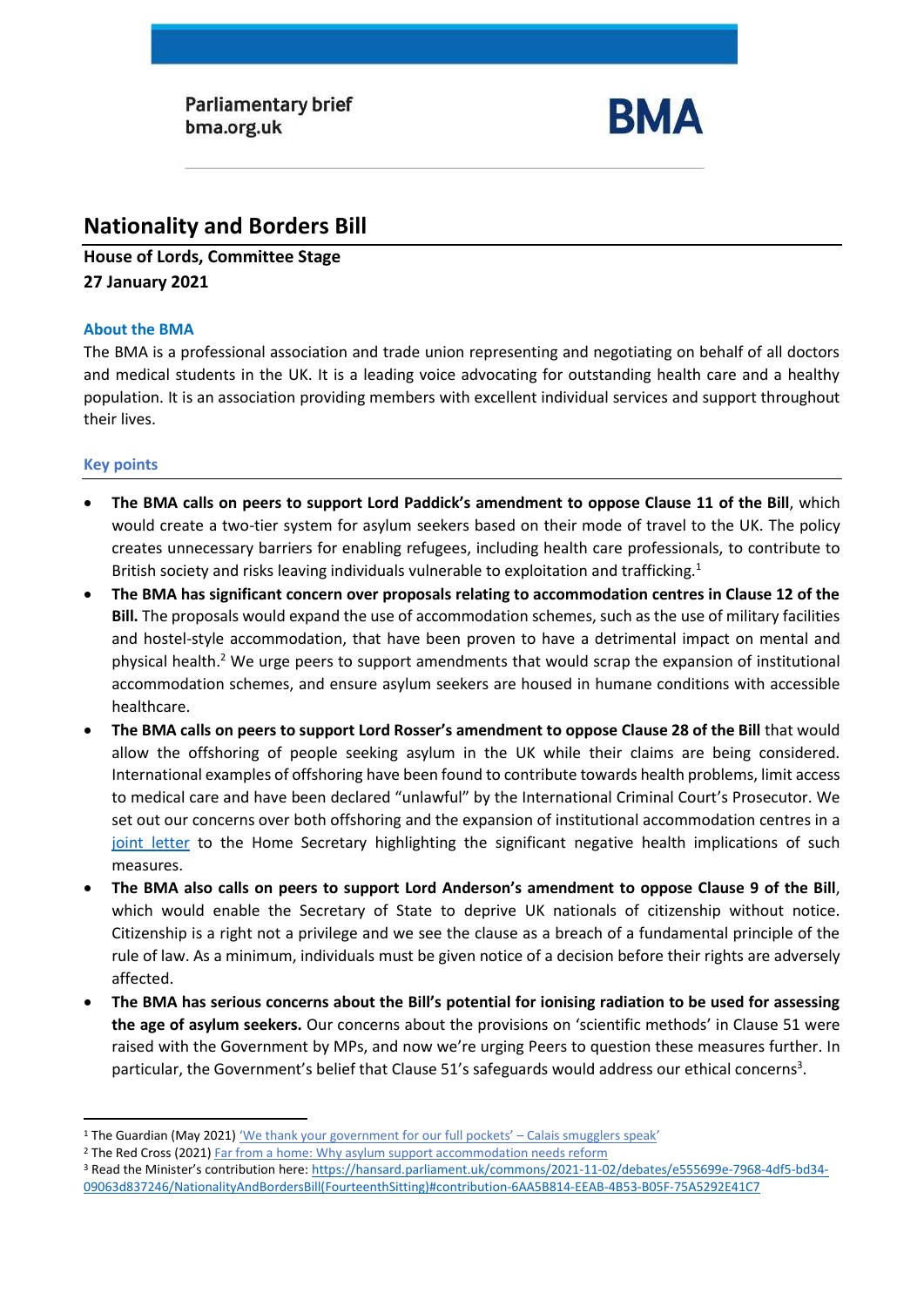## **Clause 9 - Notice of decision to deprive a person of citizenship**

The BMA opposes the inclusion of a clause to retrospectively deprive somebody of their citizenship with particular concern that this could be achieved without notice. This clause would apply to those with a tie to another country and disproportionately impact those of migrant heritage. We know the Windrush scandal placed a huge strain on the health and wellbeing of those affected and their families and we would not wish to see it repeated. The knowledge that citizenship could even be revoked without any warning will inevitably lead to stress and anxiety amongst a community that is already vulnerable.

Citizenship is a right not a privilege and we see the clause as a breach of a fundamental principle of the rule of law. As a minimum, individuals must be given notice of a decision before their rights are adversely affected.

**Despite considerable concern over the proposals raised at Report Stage by both sides of the House, proposals to deprive people of citizenship without notice have not been amended. The BMA urges peers to rectify this and support Lord Anderson's amendment to remove Clause 9 from the Bill**.

#### **Clause 11 – Differential treatment of refugees**

The BMA has significant concern over Clause 11 of the Nationality and Borders Bill which would create a two-tier system for asylum seekers based on their mode of arrival to the UK. Those who arrive by a means other than via a resettlement programme risk having their claim dismissed or being given temporary asylum status with significant restrictions on family life and financial support. Under the proposals, the Home Office will attempt to remove them to another safe country and they could face criminal charges and a four-year prison sentence for 'entering illegally'. The UNHCR has stressed that creating two different classes of recognised refugees is inconsistent with the Refugee Convention and has no basis in international law.<sup>4</sup>

Whilst we do not know what proportion of refugee health and care professionals arrive to the UK via irregular means, the Bill creates unnecessary barriers for enabling refugees to contribute to British society and risks leaving individuals vulnerable to exploitation and trafficking.<sup>5</sup>

Many of the refugees who thrive in our communities today, such as Dr Waheed Arian, now an NHS doctor who fled forced conscription to the Taliban as a child and made an irregular journey, would be potentially expelled under the provisions in the Bill, instead of offered the protection and opportunity this country has historically provided.<sup>6</sup>

The BMA supports the development of a single, fair, humane and effective refugee system, in keeping with our obligations under international humanitarian and human rights law, including rights to necessary and appropriate health care irrespective of an individual's route into the UK.

#### Health implications of temporary status

Under the Bill, refugees who arrive in the UK by an irregular route would only be eligible to receive a new form or temporary protection, which would be valid for 30 months. People holding this status would have limited rights to settlement in the UK and to reunification with family who remain overseas. Those with temporary protection status would also be under No Recourse to Public Funds (NRPF) conditions. Evidence

<sup>4</sup> UNHCR (October 2021[\) UNHCR legal observations on the Nationality and](https://www.unhcr.org/publications/legal/615ff04d4/unhcr-legal-observations-nationality-and-borders-bill-oct-2021.html) Borders Bill

<sup>5</sup> The Guardian (May 2021) ['We thank your government for our full pockets' –](https://www.theguardian.com/global-development/2021/may/10/calais-smuggler-gangs-channel-migrants-uk-security?CMP=Share_AndroidApp_Other) Calais smugglers speak'

<sup>6</sup> Politics Home (July 2021) ['Under the Nationality and Borders Bill I could not become and NHS doctor'](https://www.politicshome.com/thehouse/article/under-the-nationality-and-borders-bill-i-could-not-become-an-nhs-doctor)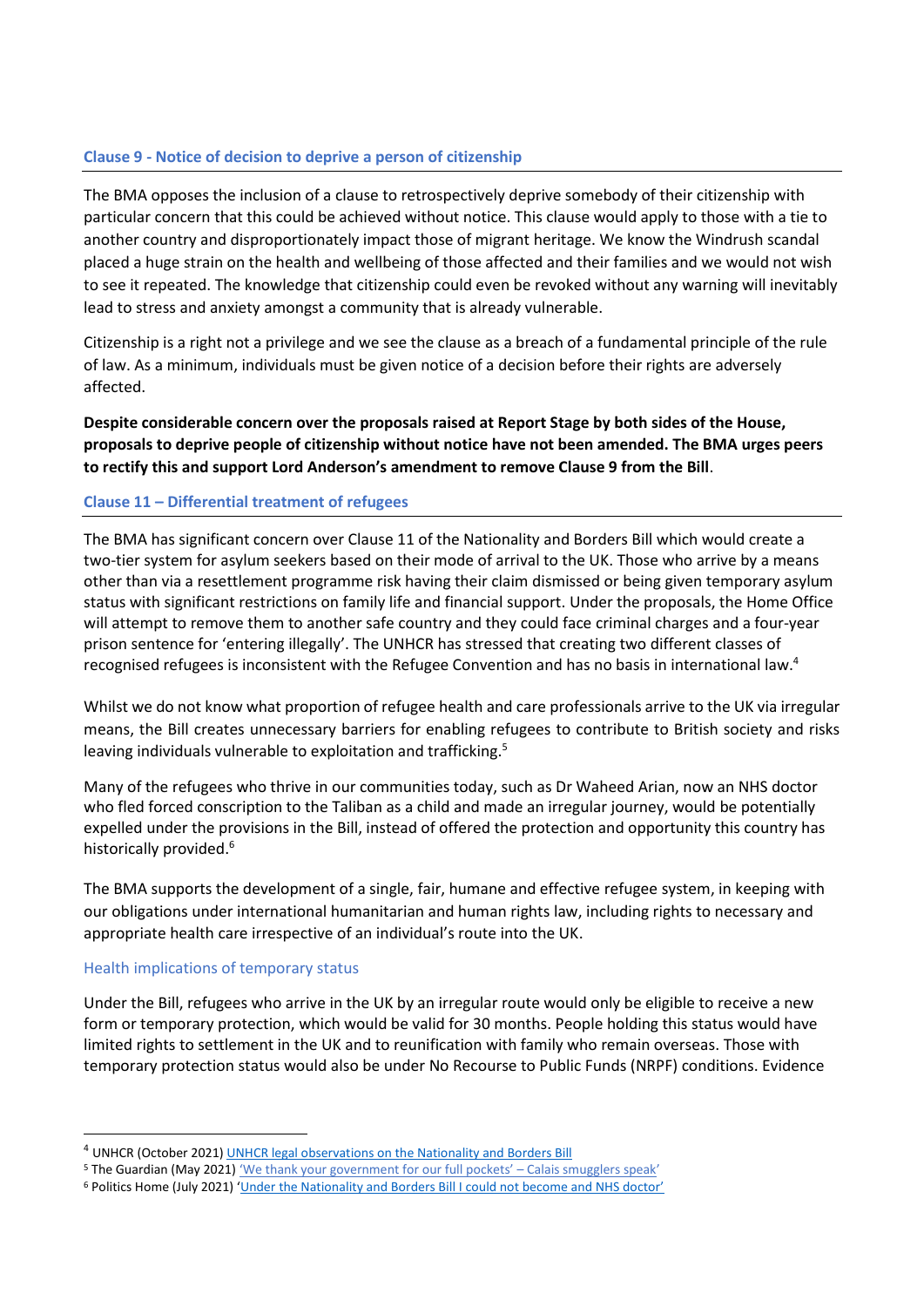shows that individuals under NRPF conditions are prevented from receiving adequate income and housing,<sup>7</sup> which can force families into destitution, further exacerbating health inequalities in the UK.

Extended periods of uncertainty faced by asylum seekers in the UK and the NRPF condition already contribute to poor health.<sup>8</sup> Increasing the uncertainty under which people who have fled violence and trauma live will only increase their psychological distress, with the potential to create or compound underlying physical conditions linked to chronic stress, anxiety and depression.<sup>9</sup> Clinicians who care for refugees and asylum seekers also sight concern about family members left behind as a substantial source of poor mental health, and reducing the already limited rights of refugees in this regard would be detrimental.<sup>10</sup>

## **The addition of a temporary protection status for some refugees will also exacerbate existing complexity over entitlement to NHS care in the UK and risks deepening exclusion from healthcare for vulnerable groups.**

Although refugees and asylum seekers are entitled to free care on the NHS, the system is complex and asylum seekers can move in and out of entitlement depending on the status of their claim or appeal, their degree of vulnerability and whether they have dependent children under 18.<sup>11</sup> As a consequence, many experience blockages when registering with a GP or face being incorrectly denied/charged for secondary care due to confusion over their entitlement.<sup>12</sup> A survey of BMA members found that 55% of doctors who work with refugees and asylum seekers were frequently or sometimes uncertain about their entitlement to care.<sup>13</sup>

Some refused asylum seekers with NRPF may be eligible to receive treatment for certain conditions free of charge, or receive local authority support where there is a medical need. Doctors play a key role in identifying these cases and advocating on behalf of particularly vulnerable individuals. However, the excessive complexity of the current system of NHS entitlements and charging deters appropriate use of the healthcare system, wastes the valuable time of medical professionals and has a detrimental impact on individual and public health.<sup>14</sup>

## **The BMA urges peers to support Lord Paddick's amendment to oppose Clause 11 and instead support the development of a single, fair, humane and effective refugee system, in keeping with our obligations under international humanitarian and human rights law.**

#### **Clause 12 - Accommodation for asylum seekers etc.**

In December, the BMA joined other healthcare organisations in writing a [joint letter](https://msf.org.uk/article/joint-letter-concerns-about-health-implications-nationality-and-borders-bill) to the Home Secretary raising concern over the health implications of the Bill, particularly in relation to offshoring and expanding institutional accommodation centres.

<sup>7</sup> Doctors of the World, '*A Rapid Needs Assessment of Excluded People in England During the 2020 COVID-19 Pandemic*', (2020); The Joint Council for the Welfare of Immigrants, '*Migrants with No Recourse to Public Funds*' Experiences During the COVID-19 Pandemic' (2021).

<sup>8</sup> Haroon, S. (2008) '*The Health Care Needs of Asylum Seekers',* Faculty of Public Health, Briefing Statement; Scottish Refugee Council (2013) *[In Search of Normality, Refugee Integration in Scotland](https://www.scottishrefugeecouncil.org.uk/wp-content/uploads/2019/10/In-search-of-normality-Refugee-Integration-in-Scotland-PDF.pdf)*

<sup>9</sup> British Red Cross (2017) *Can't stay. Can't go[. Refused asylum seekers who cannot be returned](https://www.redcross.org.uk/-/media/documents/about-us/research-publications/refugee-support/cant-stay-cant-go-webready.pdf)*

<sup>10</sup> All Party Parliamentary Group on Refugees (2017) *[Refugees welcome? The experience of new refugees in the UK](https://refugeecouncil.org.uk/wp-content/uploads/2019/03/APPG_on_Refugees_-_Refugees_Welcome_report.pdf)*

<sup>11</sup> Asylum support appeals project (2016) *[Section 4 support](https://www.asaproject.org/uploads/Factsheet-2-section-4-support.pdf)*

<sup>12</sup> The Equality and Human Rights Commission (2018) *[The lived experiences of access to healthcare for people seeking and refused](https://www.equalityhumanrights.com/sites/default/files/research-report-122-people-seeking-asylum-access-to-healthcare-lived-experiences.pdf)  [asylum](https://www.equalityhumanrights.com/sites/default/files/research-report-122-people-seeking-asylum-access-to-healthcare-lived-experiences.pdf)*

<sup>13</sup> BMA (2019) *[Refugee and asylum seeker patient health toolkit](https://www.bma.org.uk/advice-and-support/ethics/refugees-overseas-visitors-and-vulnerable-migrants/refugee-and-asylum-seeker-patient-health-toolkit/overcoming-barriers-to-refugees-and-asylum-seekers-accessing-care)*

<sup>14</sup> BMA (2018) *[Delayed, deterred, and distressed: The impact of NHS overseas charging regulations on patients and the doctors who](https://www.bma.org.uk/media/1834/bma-overseas-charging-paper-2018.pdf)  [care for them](https://www.bma.org.uk/media/1834/bma-overseas-charging-paper-2018.pdf)*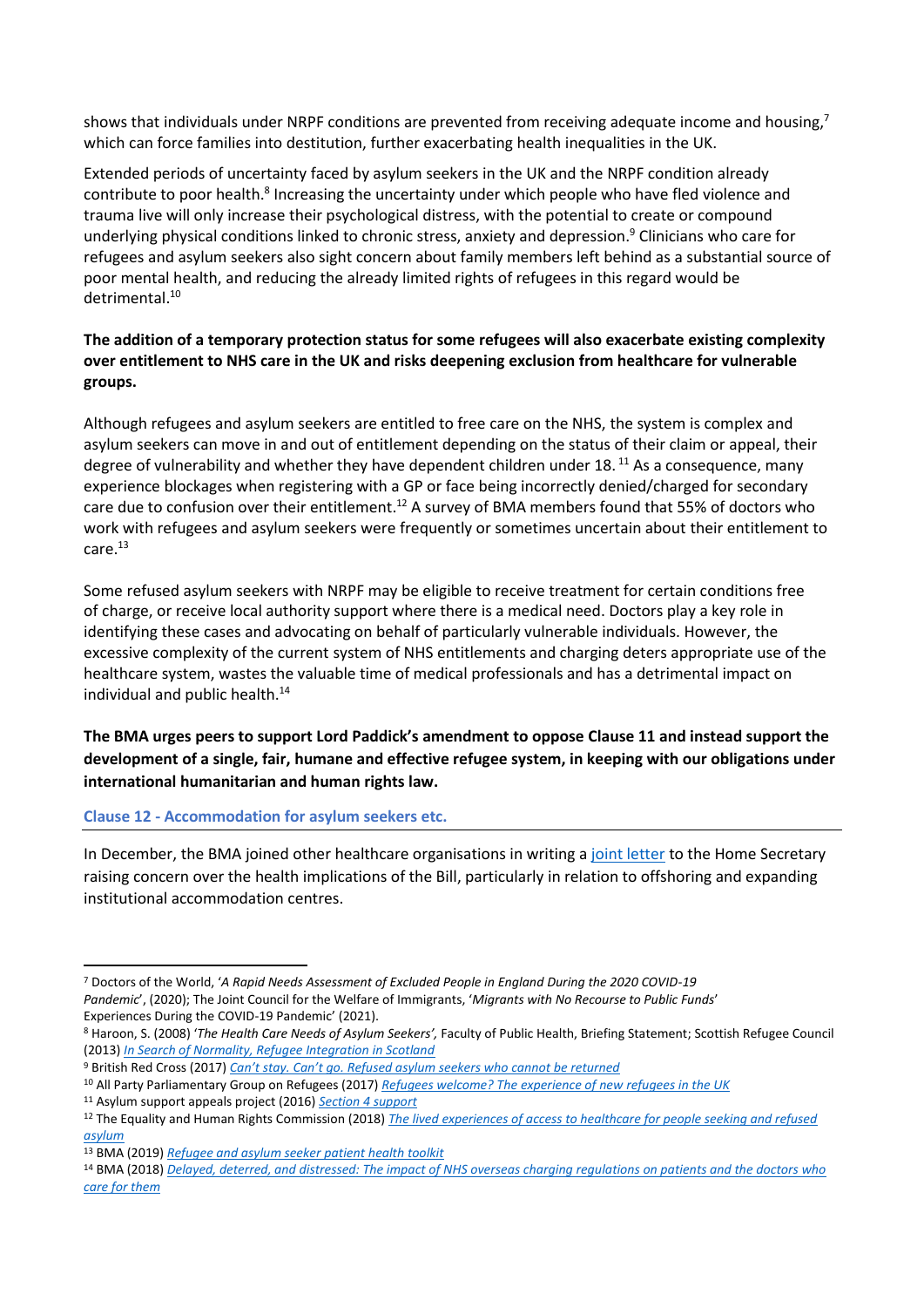Clause 12 would give Government powers to expand asylum accommodation schemes, such as the use of military facilities<sup>15</sup> and hostels, that have a detrimental impact on physical and mental health. A British Red Cross investigation found that unsuitable and poor facilities were having a severe impact on the wellbeing of asylum seekers, including children.<sup>16</sup>

People housed in asylum accommodation are generally not registered with a GP, and therefore face significant challenges in accessing appropriate healthcare, particularly for more complex mental and physical health conditions.<sup>17</sup> People who are not registered with a GP and do not have an NHS number are also unable to access Covid-19 vaccines through regular channels, making them largely dependent on outreach and walk-in clinics, which poses a challenge for timely follow-up and identification of those who need additional doses as a result of clinical vulnerability.

Where people living in asylum accommodation are able to register with a local GP practice, this can place a significant burden on local health services as practices may need to register and provide care for a large number of patients, often with complex health issues,<sup>18</sup> in a short period of time. Given this, and in the context of NHS services facing enormous pressure due to the ongoing pandemic and unprecedented backlog of care, the scale of planned new reception centres intended to house thousands of people is deeply concerning.

The BMA has previousl[y written](https://www.doctorsoftheworld.org.uk/wp-content/uploads/2020/11/Letter-on-the-use-of-MoD-sites-as-accommodation_26.11.2020.pdf) to the Home Secretary and Health Secretary calling for an end to the use of institutional accommodation to house asylum seekers. In June 2021, a High Court [judgment in a case](https://www.judiciary.uk/wp-content/uploads/2021/06/Napier-Barracks-judgment.pdf)  [brought by six asylum seekers](https://www.judiciary.uk/wp-content/uploads/2021/06/Napier-Barracks-judgment.pdf) who had been housed in the Napier Barracks in Kent found inadequate health and safety conditions, a failure to screen victims of trafficking and other vulnerabilities, and false imprisonment of residents.<sup>19</sup> Evidence presented to the court showed the Home Office continued to house people at the barracks against advice from Public Health England. A Covid outbreak was found by the court to be "inevitable" and did in fact occur in January 2021, with nearly 200 people testing positive

**The BMA urges peers to support amendments to the Bill that would scrap the use of MoD facilities for housing asylum seekers, and that would ensure asylum seekers are housed in humane conditions with accessible healthcare.** We are supportive of Lord Etherton's amendment that would ensure any accommodation provided to asylum seekers or refugees who arrive in the UK will be situated in the UK and that the accommodation conforms to the standards laid out in the European Convention on Human Rights (ECHR). We also support critical amendments tabled by Baroness Lister that would limit the number of days asylum seekers can be held in accommodation centres to 90 days, restrict the number of people in any centre to no more than 100 and ensure certain vulnerable groups cannot be housed in new accommodation centres.

#### **Clause 28 and Schedule 3 – Removal of asylum seeker to safe country**

The BMA is strongly opposed to Government proposals to send people seeking asylum in the UK abroad while their claims are being considered.

<sup>&</sup>lt;sup>15</sup> The use of Napier barracks in Kent to accommodate over 400 asylum seekers as been described as a 'prototype' for the mass reception accommodation set out in the Bill - [Home Office letter re: Extension of Home Office's tenure of the Napier Barracks](https://appgdetention.org.uk/wp-content/uploads/2021/09/2021-08-27-FBIM-to-Alison-Thewliss-MP.pdf?x66900), 27 August 2021.

<sup>&</sup>lt;sup>16</sup> The Red Cross (2021[\) Far from a home:](https://www.redcross.org.uk/far-from-a-home) Why asylum support accommodation needs reform

<sup>&</sup>lt;sup>17</sup> Written evidence submitted to Home Affairs Committee by Doctors of the World UK, the Helen Bamber Foundation, Forrest Medico-Legal Services and Freedom from Torture, available at<https://committees.parliament.uk/writtenevidence/22982/html/> <sup>18</sup> Maternity Action and Refugee Council (2013) *[When maternity Doesn't matter: dispersing pregnant women seeking asylum](https://www.maternityaction.org.uk/wp-content/uploads/2013/09/When_Maternity_Doesn_t_Matter_-_Ref_Council__Maternity_Action_report_Feb2013.pdf)*; Aspinall, P. (2014) *[Hidden Needs, Identifying Key Vulnerable Groups in Data Collections: Vulnerable Migrants, Gypsies and Travellers,](https://assets.publishing.service.gov.uk/government/uploads/system/uploads/attachment_data/file/287805/vulnerable_groups_data_collections.pdf)  [Homeless People, and Sex Workers](https://assets.publishing.service.gov.uk/government/uploads/system/uploads/attachment_data/file/287805/vulnerable_groups_data_collections.pdf)*

<sup>19</sup> Royal Courts of Justice (June 2021) [Nappier Barracks judgement](https://www.judiciary.uk/wp-content/uploads/2021/06/Napier-Barracks-judgment.pdf)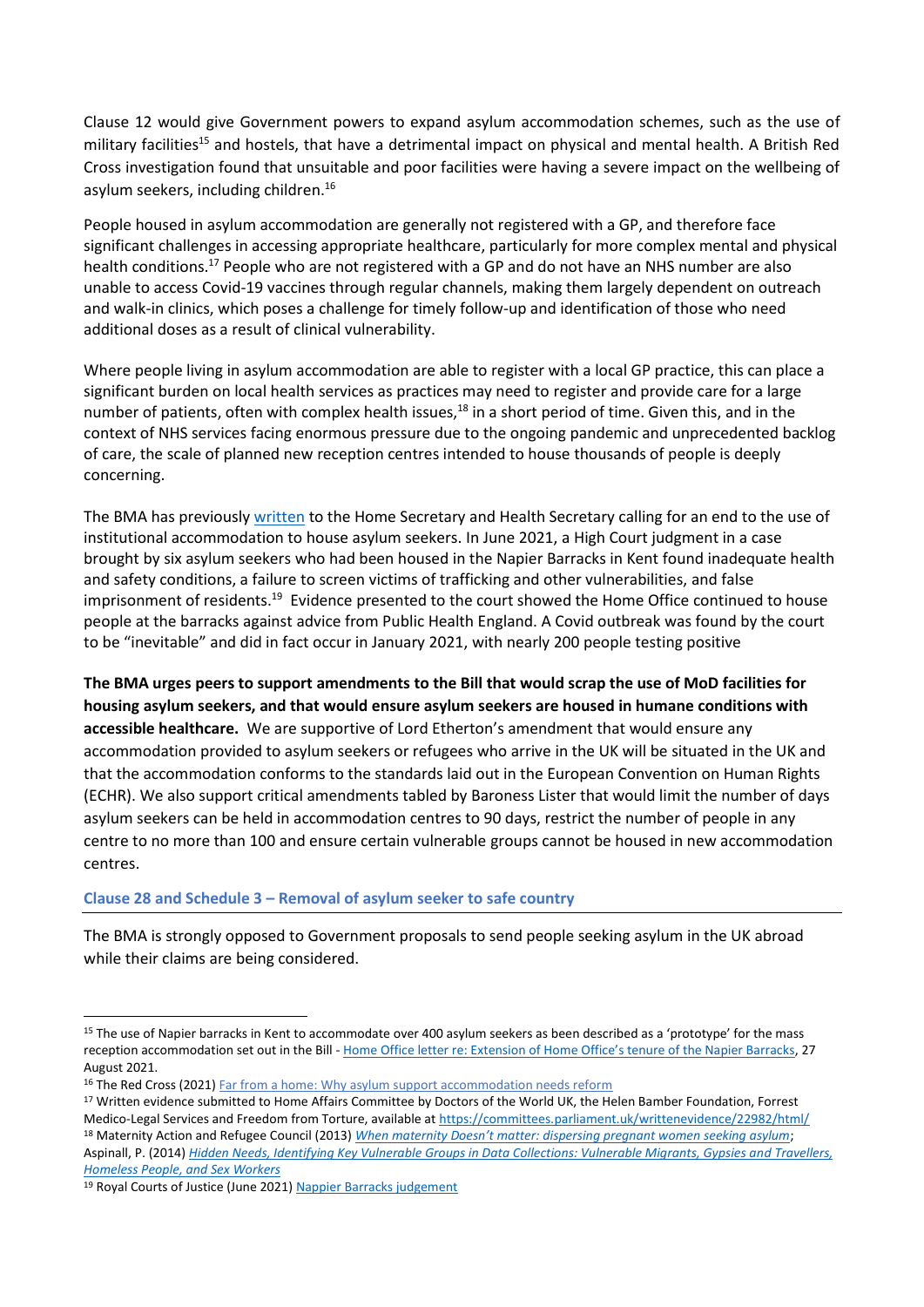The use of offshoring has previously led to asylum seekers being accommodated in countries where they are unable to access medical care they may need and has had a detrimental impact on the mental health of asylum seekers effected. This is evident in problems created by Australia's offshoring of asylum seekers to countries like Manus Island in Papa New Guinea, which the UN has declared "violates the convention against torture" and the ICC prosecutor has described "unlawful".<sup>20</sup>

## **The BMA strongly calls on peers to support Lord Rosser's Amendment to oppose the implementation of offshoring as set out within the Bill.**

#### **Clause 51 – use of ionising radiation for age assessment**

The BMA has serious concerns about the use of ionising radiation for the age assessment of asylum seekers, which MPs highlighted to the Government at the Bill's Committee Stage<sup>21</sup>. Regrettably, our concerns were not allayed during the Commons' debates on the Bill. Our understanding is that the Government intends<sup>22</sup> to keep ionising radiation open as an option for verifying the age of asylum seekers - whether through:

- 1) methods to be specified in future regulations under "imaging technology" in new clause 51, after the Secretary of State has sought "scientific advice"; or
- 2) a "pre-existing legal position",<sup>23</sup> as preserved by Clause 51(9) of this Bill, for decision-makers to use scientific methods of age assessment that are not specified in regulations under this Bill.

#### Regarding 1), we urge Peers to ask:

The Home Office recently announced a new science advisory committee for this purpose<sup>24</sup>, which will "comprise a range of expertise, including medical practitioners, academics, scientists and social workers". How will these individuals be selected? Will they come from professional bodies? Will the committee include ethical experts? Will the committee be independent of government? What criteria will the committee use to examine whether a scientific method is an appropriate age assessment method? Will they consult relevant stakeholders? Will an update be provided to Parliament before the Secretary of State acts on the scientific advice?

#### Regarding 2), we urge Peers to ask:

• If a future use of ionising radiation for age assessment is justified via a "pre-existing legal route", rather than specified in regulations under this Bill, what safeguards would apply – as those in Clause 51 would only apply to methods set out in regulations? How are the BMA's ethical concerns being addressed? Would there be any scrutiny of, or consultation on, methods that are not specified in regulations? What is meant by "if the decision maker considers it appropriate"?

**The use of ionising radiation for age assessment involves direct harms without any medical benefit to the individual and, as such, we do not believe it would be appropriate to expect doctors to participate in such a practice.**

**The focus of Clause 51 seems to be about the creation of a new category of scientific methods for age assessment that cannot be reasonably rejected without "damaging the age-disputed person's credibility"<sup>25</sup>; safeguards are only considered under this lens.**

<sup>&</sup>lt;sup>20</sup> The Guardian (October 2021) ['Australia to end offshoring in Papa New Guinea'](https://www.theguardian.com/australia-news/2021/oct/06/australia-to-end-offshore-processing-in-papua-new-guinea)

<sup>21</sup> MPs raising our concerns at the Bill's Committee Stage can be read here (2 Nov 2021)[: https://bit.ly/3FHw6Jh](https://bit.ly/3FHw6Jh)

<sup>&</sup>lt;sup>22</sup> The Government's response to concerns from the BMA and others can be read here (2 Nov 2021)[: https://bit.ly/3r0nd9t](https://bit.ly/3r0nd9t)

<sup>&</sup>lt;sup>23</sup> Letter from the Government to the Public Bill Committee, further to concerns raised about New Clause 32 - now known as Clause 51 - can be read here (4 Nov 2021):<https://bit.ly/3DH7akx>

<sup>&</sup>lt;sup>24</sup> [https://www.gov.uk/government/news/home-office-to-introduce-scientific-methods-for-assessing-the-age-of](https://www.gov.uk/government/news/home-office-to-introduce-scientific-methods-for-assessing-the-age-of-asylum-seekers)[asylum-seekers](https://www.gov.uk/government/news/home-office-to-introduce-scientific-methods-for-assessing-the-age-of-asylum-seekers)

<sup>&</sup>lt;sup>25</sup> See subsection (7) of Clause 51, available at[: https://publications.parliament.uk/pa/bills/cbill/58-02/0187/210187v1.pdf](https://publications.parliament.uk/pa/bills/cbill/58-02/0187/210187v1.pdf)